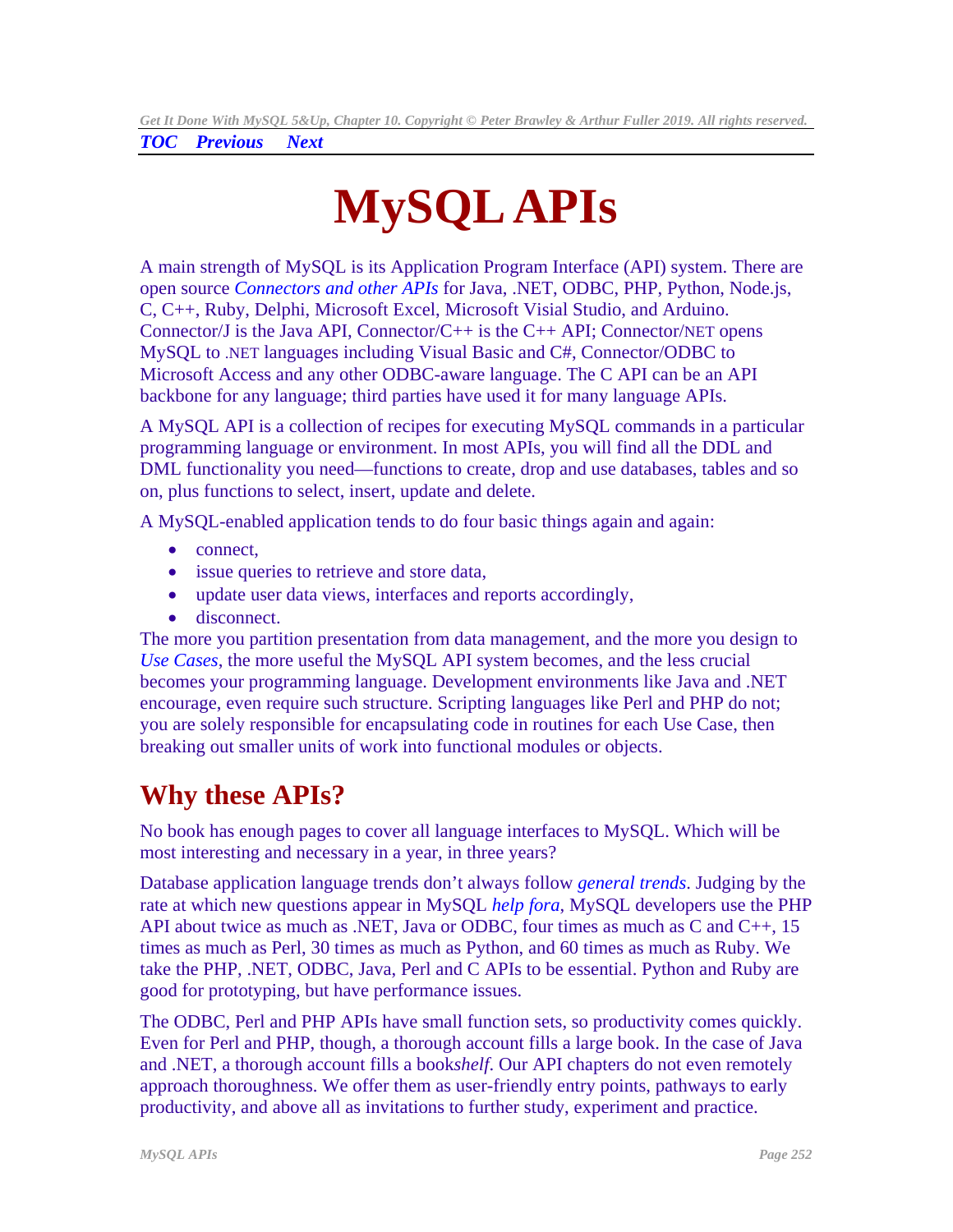#### **Java**

Write once and run everywhere or debug everywhere? Both, but whether an organisation builds around Windows or Linux, Java is there. Despite memory and complexity and security issues, Java is still a major web services player. The MySQL bridge to this world is *Connector/J*.

#### **ODBC**

*Connector/ODBC* (formerly MyODBC) enables any ODBC-compliant language to connect to MySQL. A single API works for Access, Visual Basic and C++, Delphi, PowerBuilder–virtually any Windows development environment.

From the Linux perspective, Connector/ODBC gives you access to databases trapped in SQL Server, Access, Approach or QuickBooks, and to deal with their data.

#### **.NET**

The .NET framework is impressive. So is Microsoft marketing. A formidable marketing team becomes much more so when it is selling a quality product, and .NET is a quality product. The MySQL bridge to that platform is *Connector/NET*.

The .NET framework offers its own variety of language abstraction. As Java has a runtime that interprets javacode instructions, so .NET has a Common Language Runtime (CLR) that interprets CLR instructions. Languages that support .NET speak to the CLR, which in turn passes instructions to the operating system, printers, other programs in memory and so on. If you write module  $u$  in Visual Basic,  $v$  in  $C#, x$  in  $C++, y$  in Eiffel and *z* in Java, you can already get the first four of these to run against the CLR, and there is a project to make this possible for Java too.

This is a powerful model, but with big drawbacks—it's Windows-centric, it's complex, and the verbosity of C# and C++ slow down development.

#### **Perl and PHP**

Most MySQL installations are part of a LAMP (Linux-Apache-MySQL-PHP/Perl) or WAMP (W for Windows) stack. As scripting languages, Perl and PHP execute more slowly than native code, but they are cross-platform, they have robust MySQL APIs, and they easily generate HTML. A big difference is that Perl syntax is obscure, whereas PHP syntax is seat-of-the-pants-user-friendly. For that reason and others, purists have long predicted that PHP would fade into legacy. It hasn't happened.

Given high-powered tools like Java and .NET, why not? Perhaps for the same reason Ali could knock out bigger opponents: LAMP is light enough on its feet to float like a butterfly and sting like a bee. With PHP, a useful website with database smarts and user validation can go from idea to deployment in *hours* rather than weeks, months or years.